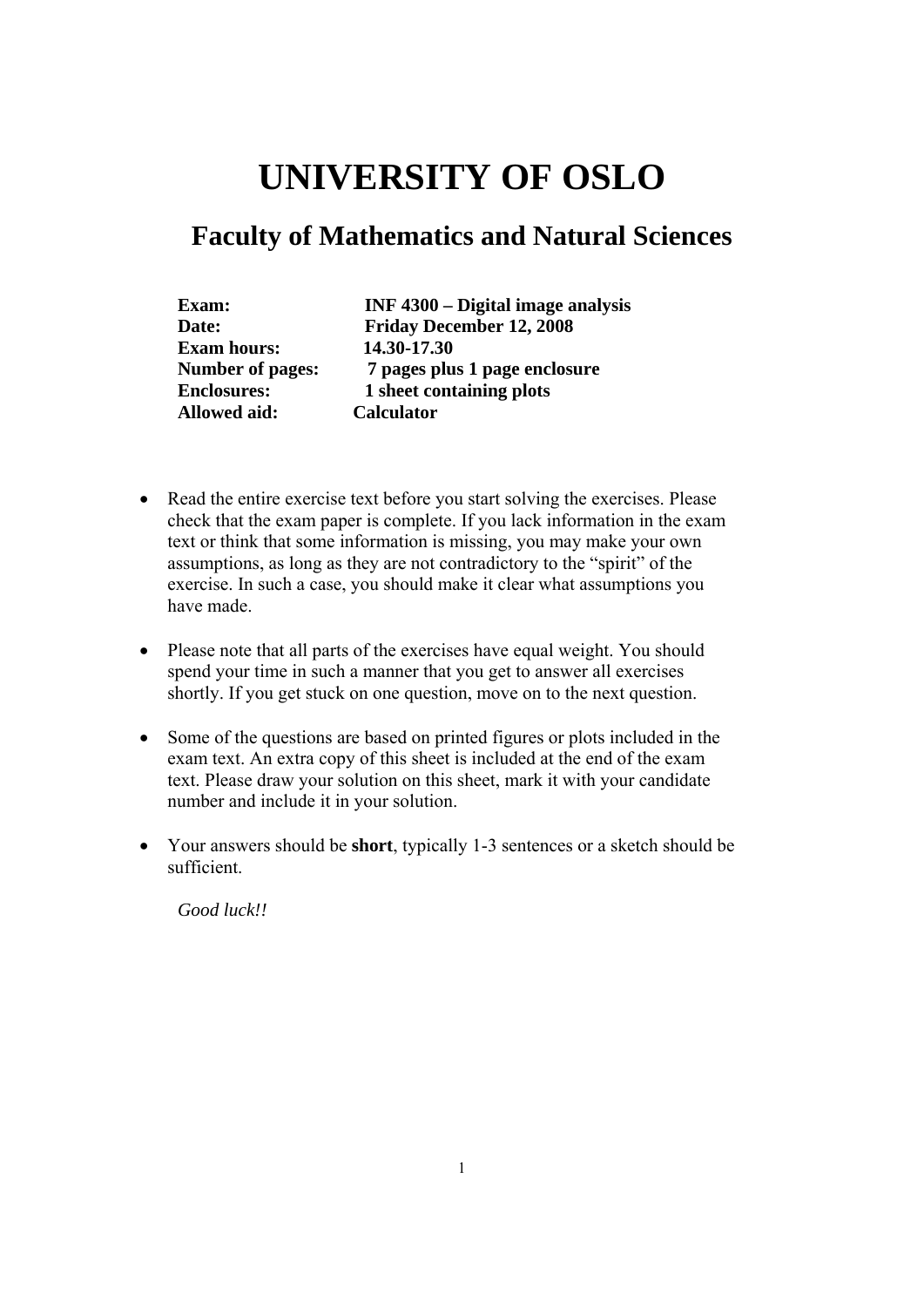#### **Exercise 1. Hough transform**

- a) What kind of preprocessing is normally done before applying the Hough transform?
- b) The (r,θ)-representation is given by  $r = x \cos(\theta) + y \sin(\theta)$ . Let N be the number of foreground pixels in the preprocessed input image. Justify/explain that the number of required operations, thus processing time, depends on N.
- c) Explain briefly how Random Hough transform works.

## **Exercise 2. Morphology**

- a) How can edge detection in a binary image be computed using morphology? Suggest one possible method.
- b) You are given the image

| $\begin{bmatrix} 19 & 20 & 20 & 19 & 20 \\ 17 & 16 & 21 & 5 & 5 \\ 21 & 14 & 18 & 7 & 13 \\ 20 & 19 & 18 & 17 & 16 \\ 20 & 19 & 18 & 17 & 16 \end{bmatrix}$ |  |  |
|-------------------------------------------------------------------------------------------------------------------------------------------------------------|--|--|
|                                                                                                                                                             |  |  |

And a flat, plus-shaped structuring element: 1 1 1 1 <sup>1</sup>

> Compute the output image after applying grey-level erosion of the image with the structuring element. Assume that the value in the output image should be 0 in positions where the structure element is partly outside the image.

#### **Exercise 3. Feature extraction**

a) Assume that we have a binary image  $f(x,y)$ . A general discrete moment is defined as  $=\sum\sum$ *x y*  $m_{pq} = \sum \sum x^p y^q f(x, y)$ 

How do you compute the center of mass  $\bar{x}$  and  $\bar{y}$  from this?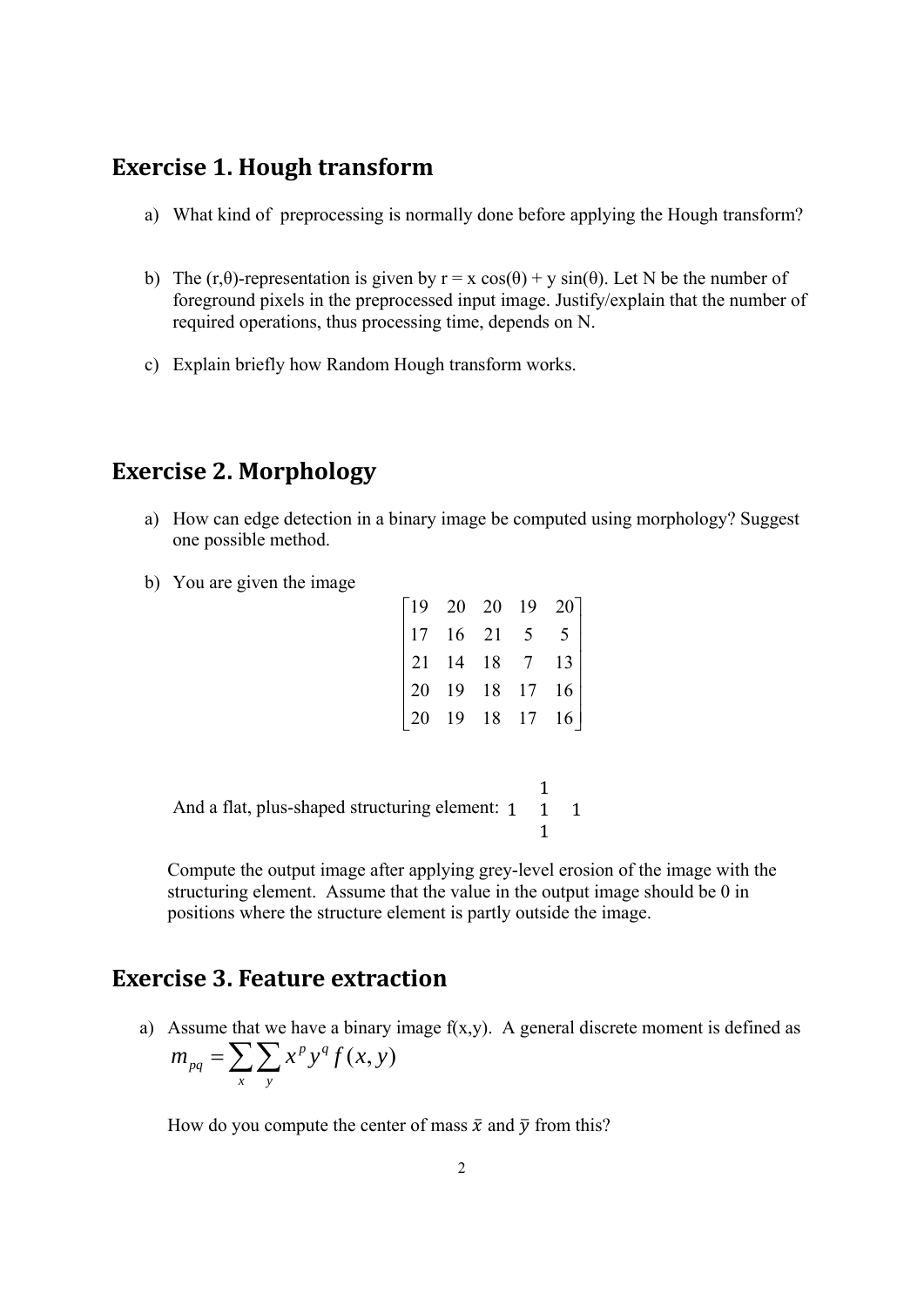- b) Central moments are defined as  $\mu_{pq} = \sum_{x} \sum_{y} (x - \bar{x})^p (y - \bar{y})^q f(x, y)$ Show that  $\mu_{10}=0$
- c) You are given the object below, where the object pixels are black. Compute the chain code for this object. Use the code table given below, and start with the top left object pixel. Search in a clockwise direction.



d) In general, the chain code will depend on the starting point. How can you make the code independent of the starting point?

### **Exercise 4. Texture**

When measuring texture in an image, one must choose the *order* of the texture descriptor.

a) Higher order texture descriptors are more complex to calculate, but still highly useful. Explain briefly the reasons motivating the use of higher order descriptors.

Gray level co-occurrence matrices is a way of measuring texture.

- b) Describe in short how to calculate a GLCM for an entire image. Explain the necessary concepts, using a sketch if you find it useful.
- c) Does the number of graylevels in the image influence this measure? If so, how?
- d) Does GLCM represent a rotation-invariant texture measure? If not, describe how you would handle that.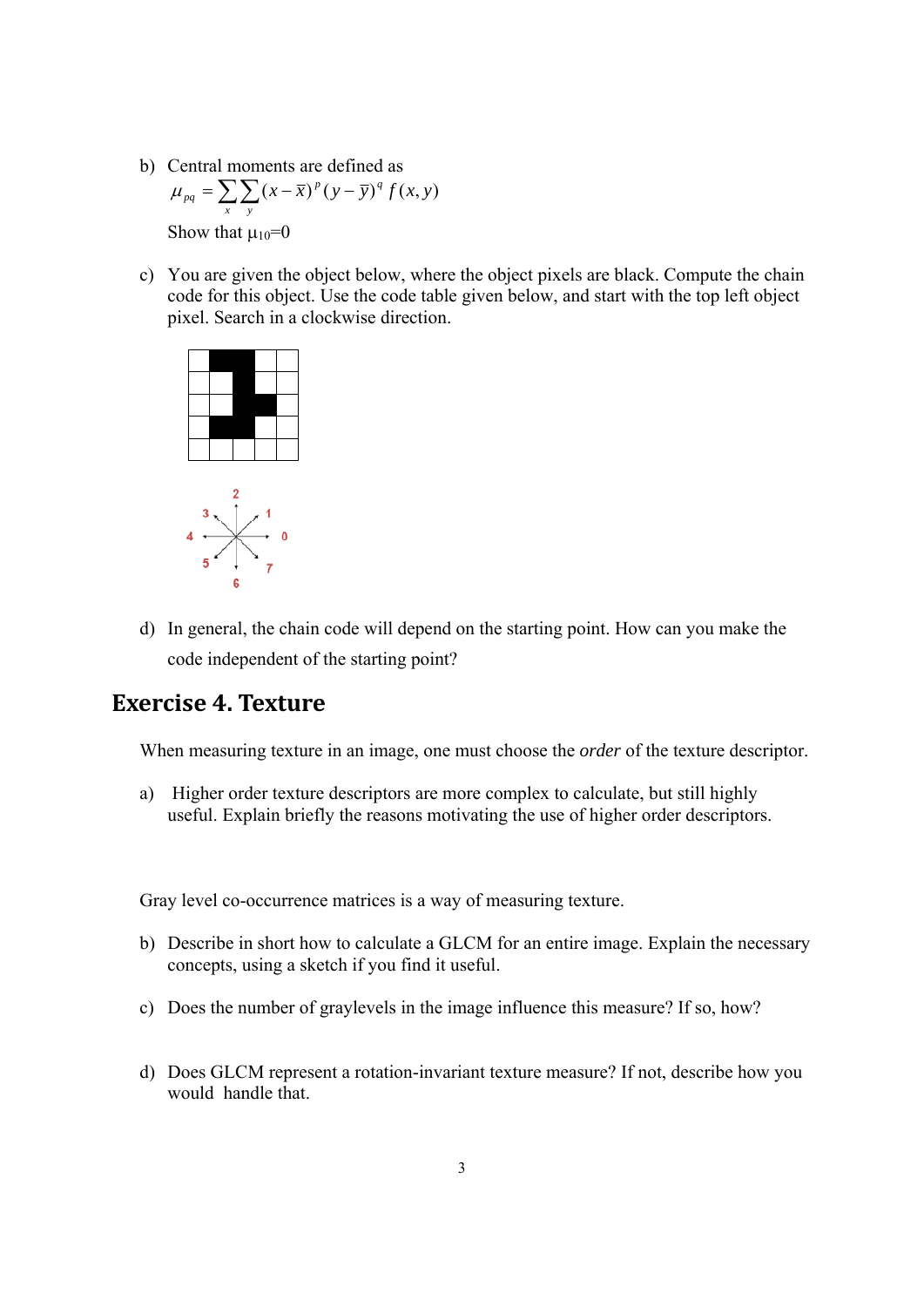e) From the GLCM, many scalar texture measures can be derived. In the following two of these measures are given. Explain what type of characteristics of texture they measure.

$$
\sum_{i=0}^{G} \sum_{j=0}^{G} P(i, j) \log(P(i, j))
$$
  

$$
\sum_{i=0}^{G} \sum_{j=0}^{G} (i - \mu)^{2} P(i, j)
$$

f)

For the following texture a coocurrence matrix is calculated (ignore problems with the edge pixels, i.e., do not evaluate coocurrences across the edges)

|              |                         | $\mathbf{3}$            | 2              | 3                       | 2              | 2              |
|--------------|-------------------------|-------------------------|----------------|-------------------------|----------------|----------------|
| $\mathbf{i}$ | 3                       | $\overline{2}$          | $\overline{2}$ | $\overline{2}$          | $\overline{2}$ | $\overline{2}$ |
|              | $\overline{\mathbf{c}}$ | 2                       | 3              | 2                       | $\overline{2}$ |                |
|              |                         | 2                       | $\overline{2}$ |                         |                | 2              |
|              | $\boldsymbol{2}$        | $\mathbf{r}$            | 3              | 2                       |                | 3              |
|              | $\mathbf{z}$            | $\overline{\mathbf{r}}$ | 3              | $\overline{\mathbf{r}}$ |                |                |

The coocurrence matrix given  $h=(i,j)$  is

|  | 2 | 2 |
|--|---|---|
|  | 8 | 3 |
|  |   | 7 |

What is *h*?

1.  $(0,1)$ 

2.  $(1,0)$ 

3.  $(1,1)$ 

4. (1,-1)

5. None of the above

## **Exercise 5. Classification using Bayes rule**

Remember that, when assuming a 2D Gaussian distribution, the point probability of a point  $x=[x_1, x_2]^T$  can be written on the form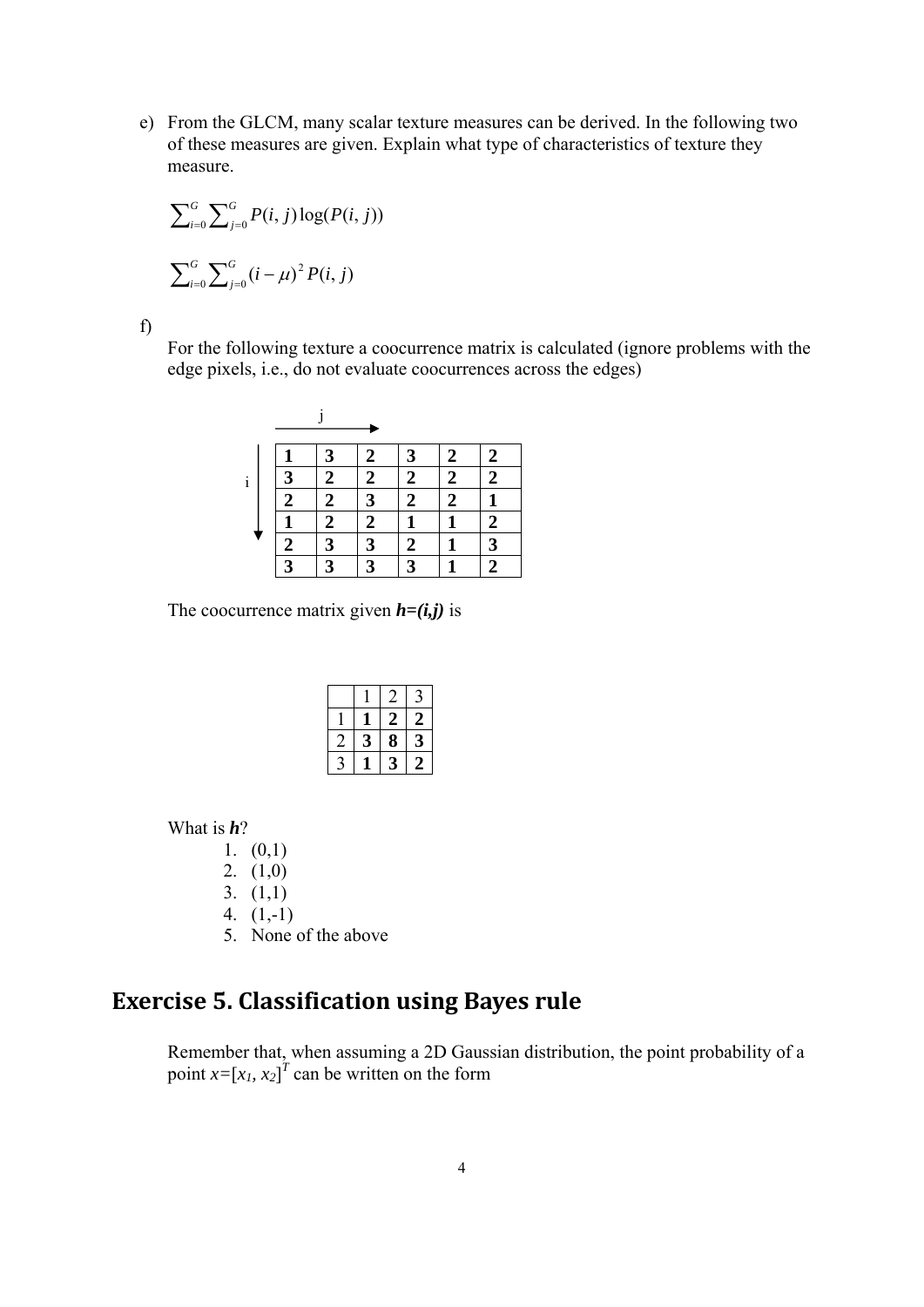$$
f\left(\begin{bmatrix} x_1 \\ x_2 \end{bmatrix}\right) = \frac{1}{(2\pi)^{1/2} |\Sigma|^{1/2}} \exp\left(-\frac{1}{2}\left(\begin{bmatrix} x_1 \\ x_2 \end{bmatrix} - \begin{bmatrix} \mu_1 \\ \mu_2 \end{bmatrix}\right)^T \Sigma^{-1}\left(\begin{bmatrix} x_1 \\ x_2 \end{bmatrix} - \begin{bmatrix} \mu_1 \\ \mu_2 \end{bmatrix}\right)\right)
$$

where the probability distribution function takes as parameters the vector  $\mu = [\mu_1, \mu_2]^T$ and a matrix  $\Sigma$ . Classification can be done by assigning a point to the class having the highest probability (i.e., the highest function  $f(x)$ ). Any function based on a monotonous transform from the probability will give the same classification result, and is called discriminant function. By taking the logarithm of the above expression, a discriminant function can be created.

Assume two normally distributed classes with parameters

$$
\mu^1 = \begin{bmatrix} 1 \\ 2 \end{bmatrix}, \Sigma^1 = \begin{bmatrix} 1 & 0 \\ 0 & 3 \end{bmatrix}
$$

$$
\mu^2 = \begin{bmatrix} 4 \\ 2 \end{bmatrix}, \Sigma^2 = \begin{bmatrix} 1 & 0 \\ 0 & 3 \end{bmatrix}
$$

The a priori probabilies for both classes are equal.

- a) Sketch the class means in a plot
- b) Sketch the covariance matrices in the same plot
- c) You are given the data points listed below. Insert the points in your plot. Classify each point according to the classifier specified above.

$$
\begin{pmatrix} 1 \\ 1 \end{pmatrix}, \begin{pmatrix} -2 \\ 0 \end{pmatrix}, \begin{pmatrix} 2 \\ 3 \end{pmatrix}, \begin{pmatrix} 0 \\ 0 \end{pmatrix}, \begin{pmatrix} 2 \\ 7 \end{pmatrix}
$$

- d) Calculate the decision boundary.
- e) Sketch the decision boundary in the plot.
- f) Consider the datasets in figures below, A and B. In each of these datasets there are two classes, '+' and 'o'. Each class has the same number of points. Each data point has two real valued features, the X and Y coordinates.For both of these datasets, we want to design a Bayes classifier assuming Gaussian distributed data . The covariance matrices are not equal across classes, but they are diagonal, on the form  $\Sigma_j = \sigma^2 I$ .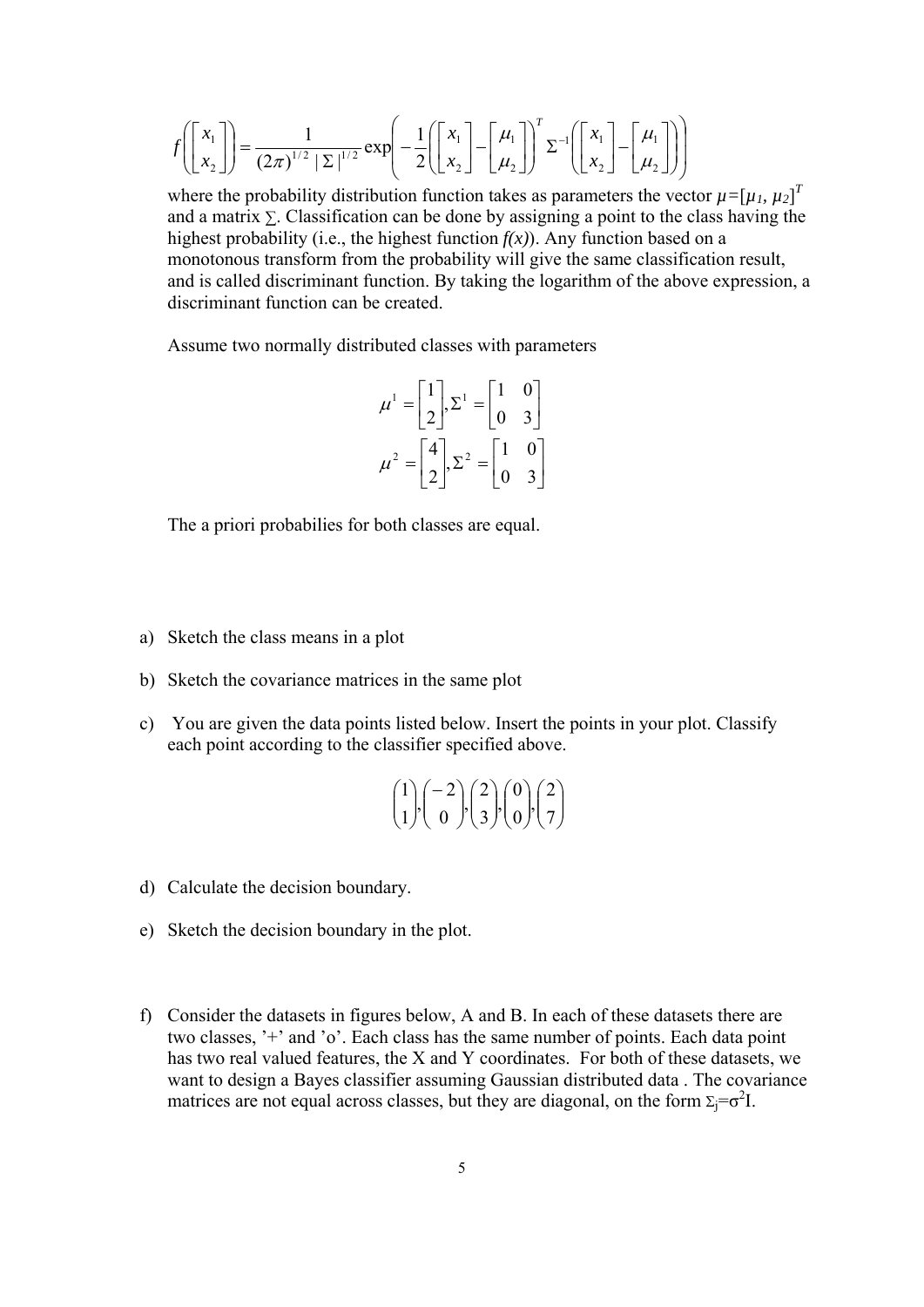

Given these assumptions, sketch the resulting decision boundaries in both cases. If the classifier breaks down, explain.

## **Exercise 6. Knearest neighbor classification**

In the following questions you will consider a *k*-nearest neighbor classifier using Euclidean distance metric on a binary classification task. We assign the class of the test point to be the class of the majority of the *k* nearest neighbors. Note that a point can be its own neighbor.



a) In the figure, sketch the *1*-nearest neighbor decision boundary for this dataset.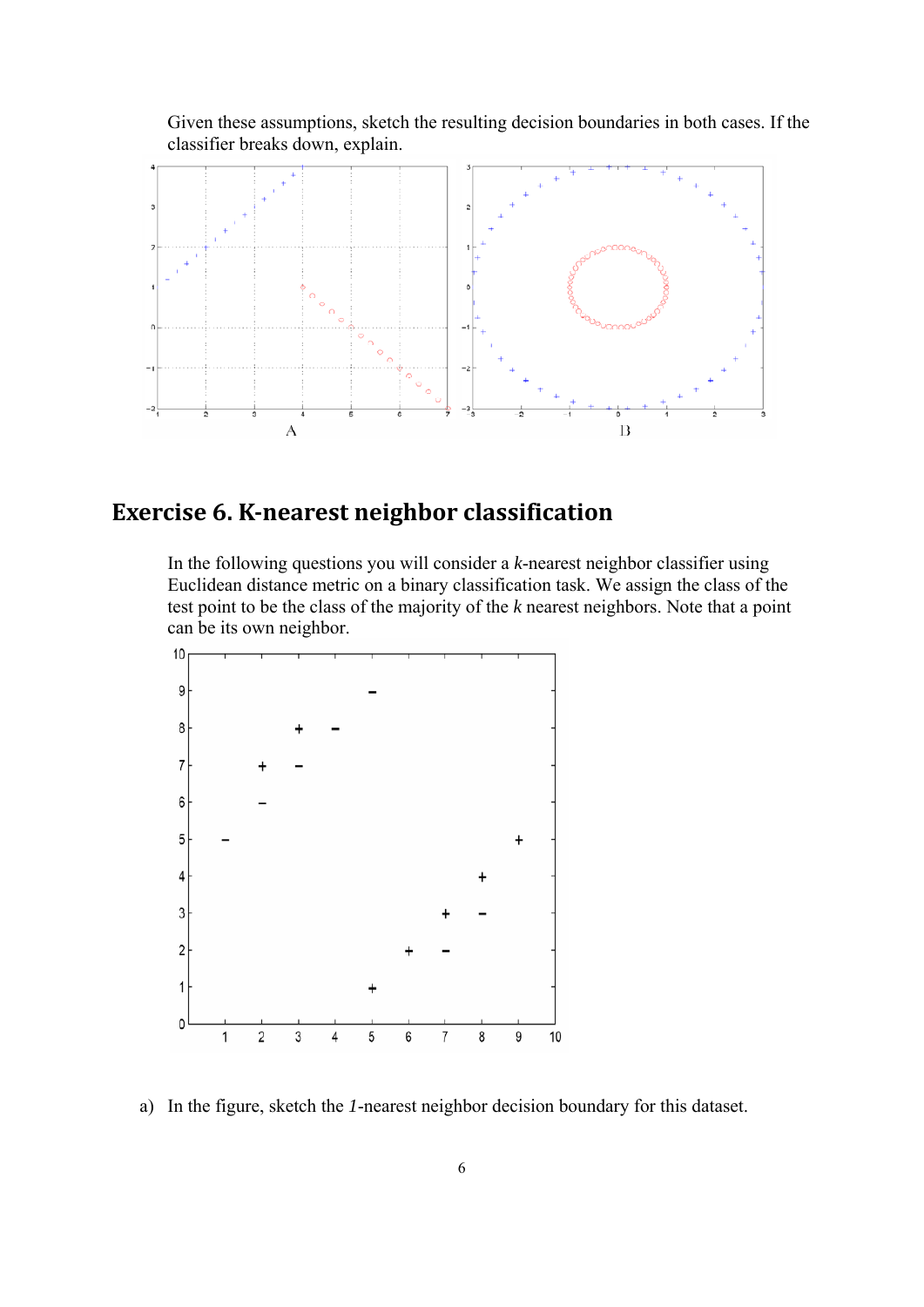- b) If you try to classify the entire training dataset using a kNN classifier, what value of *k* will minimize the error for this dataset? What is the resulting training error?
- c) What happens if you use a very large *k* on this dataset? Why might too small values of *k* also be bad?
- d) What value of *k* minimizes leave-one-out cross-validation error for this dataset? For any reasonable choice of *k*, the resulting minimal error is 4/14.